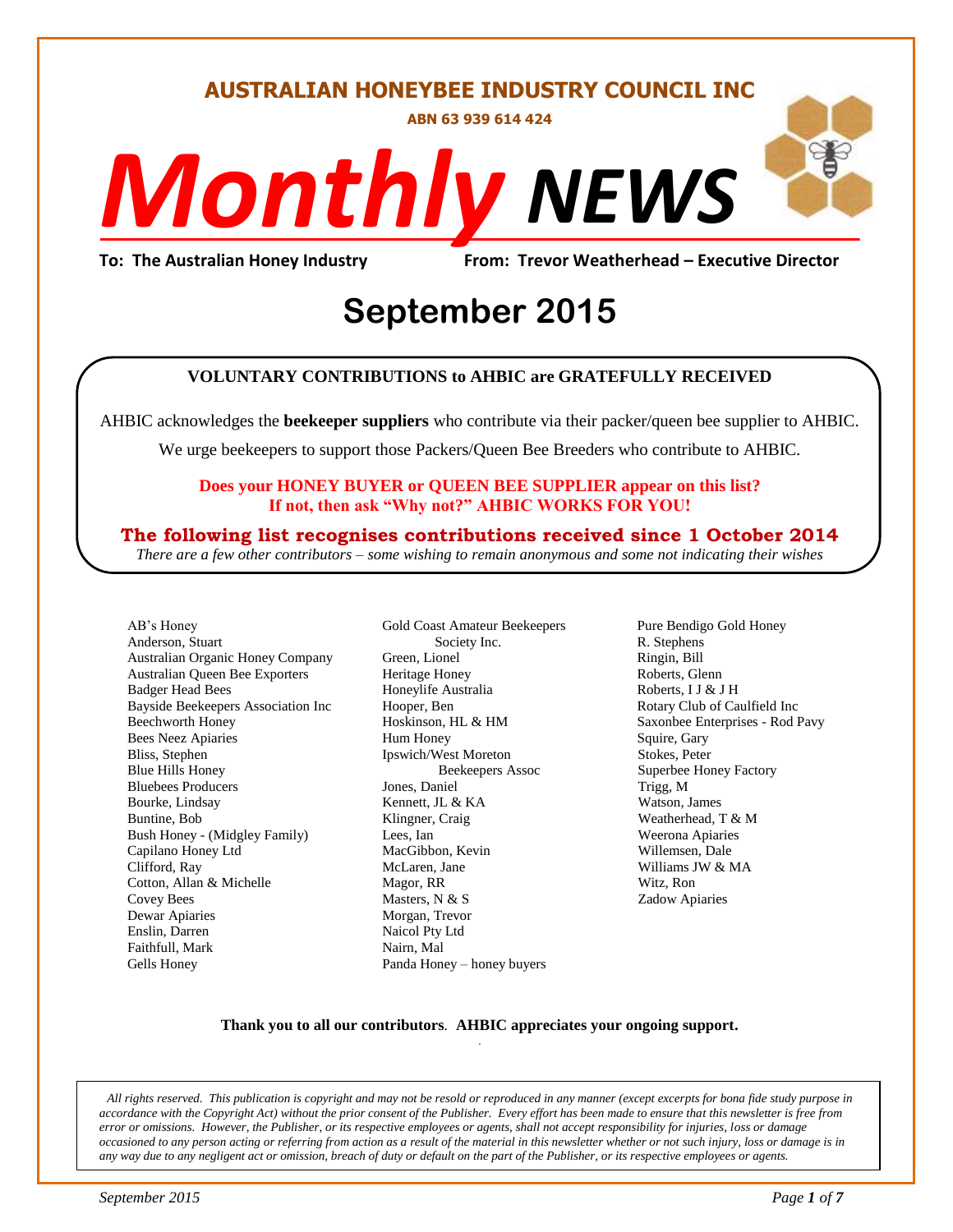#### **DRAFT POLICY REVIEW FOR IMPORTATION OF DRONE BEE SEMEN**



Advice has been received from the Department of Agriculture that the draft policy review of the Importation of Drone Bee Semen is out for comment. It can be found at [http://www.agriculture.gov.au/biosecurity/risk](http://www.agriculture.gov.au/biosecurity/risk-analysis/memos/ba2015-16)[analysis/memos/ba2015-16](http://www.agriculture.gov.au/biosecurity/risk-analysis/memos/ba2015-16) Comments are due in by 1 December, 2015.

Collecting semen from a drone bee

#### **BEESWAX TO JAPAN**

Under the free trade agreement with Japan there is a gradual reduction of tariffs on honey and beeswax.

AHBIC has been advised by Austrade in Japan that in recent times there has been beeswax exported from Australia that did not take advantage of the reduction in tariff. The current tariff is 10.5% down from 12.8 % pre the free trade agreement. The tariff gradually reduces over the coming years until 1 April 2024 when it will be zero.

For more information of the Free Trade Agreement with Japan see <http://dfat.gov.au/trade/agreements/jaepa/pages/japan-australia-economic-partnership-agreement.aspx>

#### **BIOSECURITY FARMER OF THE YEAR**

Congratulations to Lindsay Bourke who was named the Biosecurity Farmer of the Year (Plants). As reported last month this was the fourth year that Lindsay has been a finalist. Truly an amazing record.

#### **B-QUAL**

B-Qual meet this month and Dr. Nicholas Chantler from Tasmania has been appointed as a Director. Following the AGM the Board is:-

Barry Pobke – Chairman Ian Zadow Wayne Fuller Dr. Nicholas Chantler Trevor Weatherhead (Secretary) Tony Fuchs (Public Officer)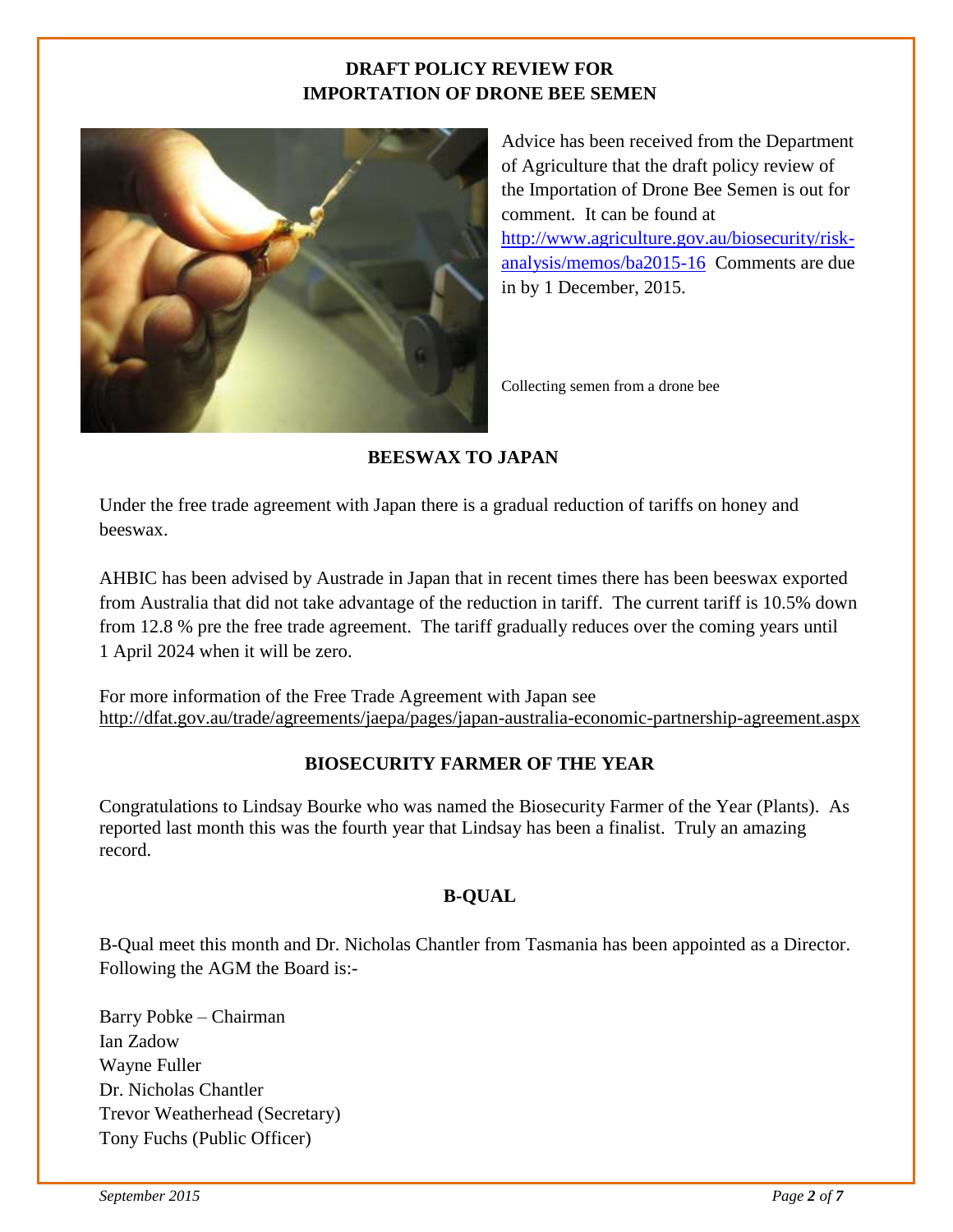#### **PASSING OF PETER MOLAN**

Peter Molan passed away peacefully at his home on 16 September, 2015 aged 71 years.

Peter will be remembered for his great work in bringing manuka honey to the fore in New Zealand. Australia was able to identify that we also have jellybush honey as well as manuka both of which have the same properties.

#### **NEW CHEMICAL REGISTRATIONS**

**Application no:**  $101975$ <br>**Product name:**  $AC$  Fort **Active constituent/s:**<br>Applicant name: **Applicant ACN:** 

**Date of registration/approval:** 7 August 2015 **Product registration no:** 80940 **Label approval no:** 

**Application no:** 80093 **Applicant ACN:** 056 693 095<br> **Summary of use** extending the contract of the contract of the contract of the contract of the contract of the contract of the contract of the contract of the contract of the contract of the c

**Date of registration/approval:** 10 August 2015<br> **Product registration no:** 80093 **Product registration no:** 80093 **Label approval no:** 

**Application no.:** 102241<br>**Product name:** 6enfam

**Applicant ACN:** 

**Date of registration/approval:** 28 August 28 August 28 August 20152 **Product registration no.:** 81052<br>
Label approval no.: 81052/102241 Label approval no.:

**Application no:** 103486 **Active constituent/s:**  $\begin{array}{ccc} 18 \text{ g/L} & \text{abamectin} \\ \text{A \textbf{m} & \textbf{m} \\ \text{B \textbf{m} & \textbf{m} \\ \text{B \textbf{m} & \textbf{m} \\ \text{A \textbf{m} & \textbf{m} \\ \textbf{m} & \textbf{m} \\ \textbf{m} & \textbf{m} \\ \textbf{m} & \textbf{m} \\ \textbf{m} & \textbf{m} \\ \textbf{m} & \textbf{m} \\ \textbf{m} & \textbf{m} \\ \textbf{m} & \textbf{m} \\ \$ **Applicant ACN:** 005 225 507<br> **Summary of variation:** 005 225 507<br>
To change the summary of variation:

**Date of variation: Product registration no.:** 63632 Label approval no.:

AC Fortifen 100EC Insecticide<br>100 q/L bifenthrin Axichem Pty Ltd<br>131 628 594 **Summary of use For the control of helicoverpa spp. in cotton, tomatoes For the control of helicoverpa spp. in cotton, tomatoes** lucerne seed crops, navy beans; carpophilus beetle in stone fruit (except cherries); certain species of mites in bananas, cotton and tomatoes; longtailed mealy bug in pears; banana weevil borer and banana rust thrips in bananas; mirids in cotton; whitefly in tomatoes; redlegged earth mite, blue oat mite, bryobia mite, webworm and brown pasture looper in faba beans, subterranean clover, clover, canola, wheat, barley, field peas, lupins and lucerne; vegetable weevil in canola; and certain species of wireworms in cotton and sugarcane; fig longicorn in grapes and citrus leaf eating weevil in citrus<br>7 August 2015

**Product name: Product name: Product name: Product name: Active constituent/s: Product name: Product name: Product name: Product name: Product name: Product name: Product name: Product name: Produ Active constituent/s:** <br>**Applicant name:** <br>**Applicant name:** <br>**Applicant name:** <br>**Applicant name:** <br>**C**ztec Rural Pty Ltd **Oztec Rural Pty Ltd** For the control of a wide range of insect pests on fruit, vegetables, oilseed, cotton, cereals, pasture, turf and other situations

**Product name: Calcularies Confidential Section** Genfarm Methomyl 225 Insecticide<br> **Active constituent/s:** 225 a/l methomyl (an anti-225 g/L methomyl (an anticholinesterase compound) **Applicant name:** Landmark Operations Limited **Summary of use For the control of insect pests in various** crops<br>28 August 2015

> **Product name:** Arysta Lifescience Abamectin Insecticide/Miticide EC **Applicant name:** Chemtura Australia Pty Ltd To change the distinguishing product name and the name that appears on the label from 'CHEMTURA ABAMECTIN INSECTICIDE/MITICIDE EC' to 'ARYSTA LIFESCIENCE ABAMECTIN INSECTICIDE/MITICIDE EC'<br>11 August 2015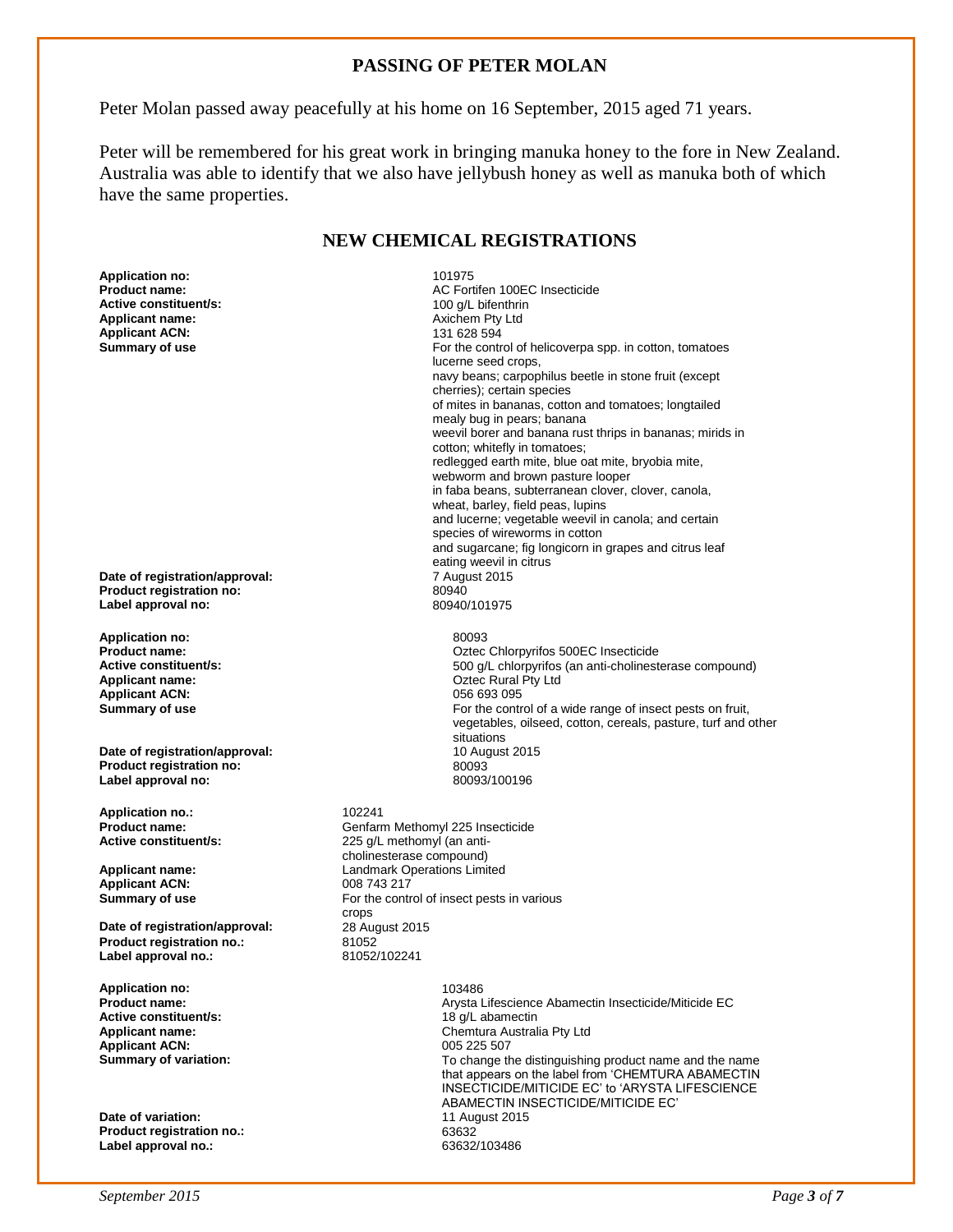**Application no:**  $\qquad \qquad \qquad$  102092<br>**Product name:** Confide **Active constituent/s:** <br> **Applicant name:** <br> **Applicant name:** <br> **Applicant name:** <br> **Applicant name:** <br> **Applicant name:** <br> **Applicant name:** <br> **Applicant name:** <br> **Applicant name:** <br> **Applicant name:** <br> **Applicant name: Applicant ACN: CONSISTED APPLICANT ACTS**<br> **Summary of variation: CONSISTED ACTS** To extend the use to

**Date of variation:** 28 August 2015 **Product registration no.:** 55753 **Label approval no.:** 55753/102092 Application no.:<br>Product name: **Active constituent/s:** <br> **Applicant name:** <br> **Applicant name:** <br> **Applicant name:** <br> **Applicant name:** <br> **Applicant name:** <br> **Applicant name:** <br> **Applicant name:** <br> **Applicant name:** <br> **Applicant name:** <br> **Applicant name: Applicant ACN:**<br>Summary of use:

**Date of registration/approval:**  $7^{\circ}$  September 2015 12:00  $\frac{7}{8}$  20147 **Product registration no.:** 81047 **Label approval no.:** 

**Application no.:** 101867 **Active constituent/s:**<br>Applicant name: **Applicant ACN:**<br>Summary of use

**Date of registration/approval:** 14 September 2015<br> **Product registration no.:** 20278 **Product registration no.:** 80878 Label approval no.:

**Applicant ACN:**<br>Summary of use

**Date of registration/approval:** 14 September 2015<br> **Product registration no.:** 81257 **Product registration no.:** 81257 **Label approval no.:** 

**Product name: Product name: Confidor Guard Soil Insecticide**<br> **Active constituent/s: Confidential Solution** and a strategy of the strategy of the strategy of the strategy of the strategy of the strategy of the strat **Applicant name:** Bayer Cropscience Pty Ltd To extend the use to include the control of various canegrub species and peanut white grub in peanuts and control of silver leaf whitefly in brassicas **Product name: Product name: NovaGuard Deltamethrin Duo Insecticide**<br> **Active constituent/s:** 27.5 g/L deltamethrin Novaguard Pty Ltd<br>153 121 156 For the control of heliothis (Helicoverpa spp.) and other specified pests in cotton and various other crops<br>7 September 2015

EUREKA! Imidacloprid 350 Soil Insecticide<br>350 g/L imidacloprid Eureka! Agresearch Pty Ltd<br>086 194 738 For use as a soil applied treatment for the control of greyback and childers canegrub in sugarcane and silverleaf whitefly in various vegetable crops<br>14 September 2015

**Product name: Apparent Lambda-Cyhalothrin 250 Insecticide**<br> **Active constituent/s: Active constituent/s: Active constituent/s: Active constituent/s: Active constituent/s: Active constituent/s: Active constit Active constituent/s:** <br> **Applicant name:** <br> **Applicant name:** <br> **Applicant name:** <br> **Applicant name:** <br> **Applicant name:** <br> **Applicant name:** <br> **Applicant name:** <br> **Applicant name:** <br> **Applicant name:** <br> **Applicant name:** Apparent Pty. Ltd.<br>143 724 136 For the control of certain insect pests in cotton, barley, wheat and various field crops as per the directions for use

#### **AGM**

Annual conferences for 2016 as I have them are:-

| Queensland Beekeepers Association            | Townsville             |
|----------------------------------------------|------------------------|
| New South Wales Apiarists Association        | 12 & 13 May - Riverina |
| Tasmanian Beekeepers Association             | $27 - 28$ May          |
| WA Farmers Federation - Beekeeping Section   | <b>TBA</b>             |
| South Australian Apiarists Association       | $16 - 17$ June         |
| Victorian Apiarists Association              | 8 – 9 June, Wangaratta |
| Honey Packers and Marketers Association      | <b>TBA</b>             |
| National Council of Pollination Associations | <b>TBA</b>             |
| Australian Queen Bee Breeders Association    | <b>TBA</b>             |
| Australian Honey Bee Industry Council        | Townsville             |

#### **CATEGORISATION**

The categorisation process is underway for four of the exotic mites, *Varroa destructor*, *V. jacobsoni*, *Tropilaelaps clareae* and *T. mercedesae*. There is no outcome as yet.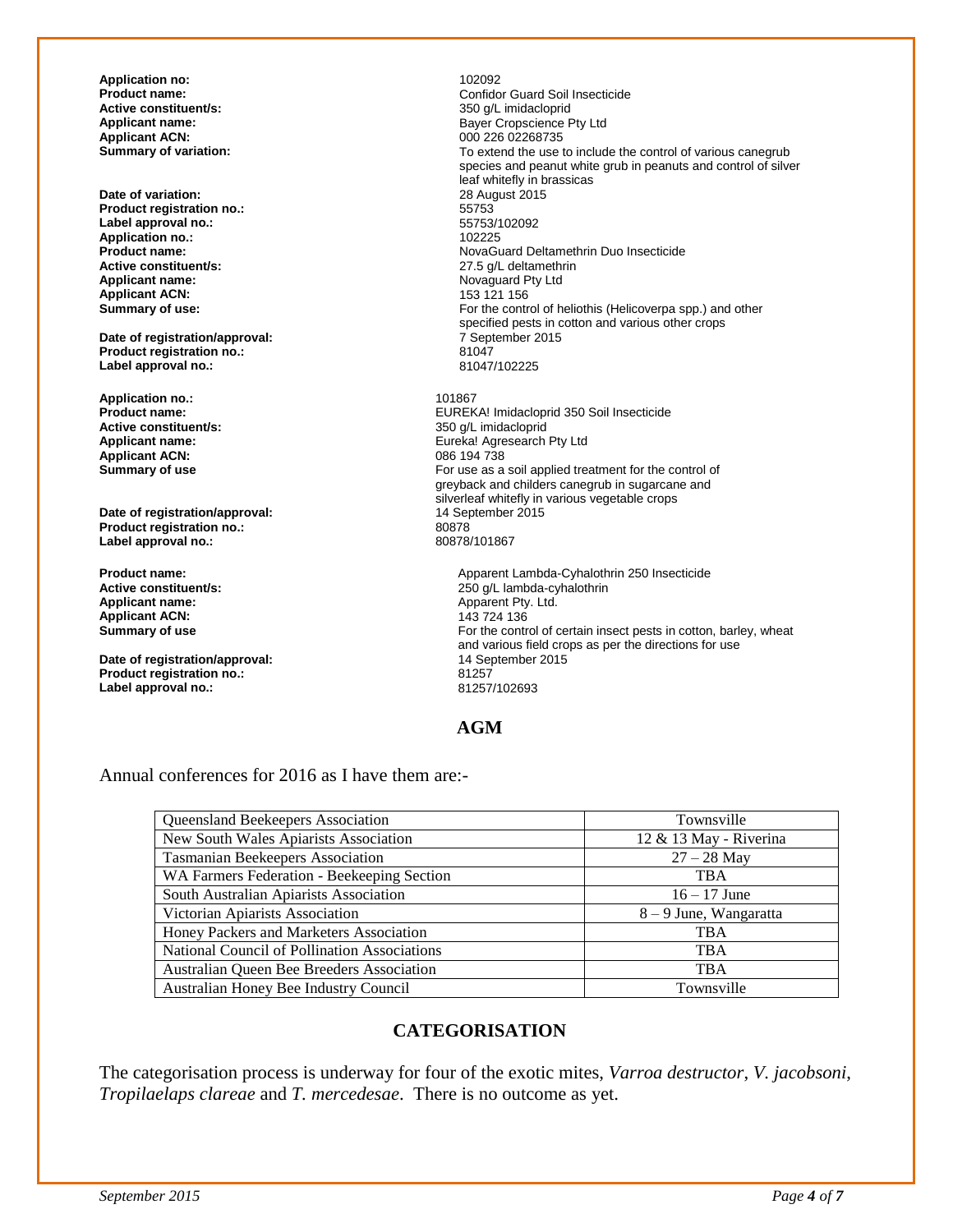#### **ABARES SURVEY**

AHBIC has been in discussion with ABARES re the survey for which Minister Joyce provided the funding. The questionnaire has been finalised and should provide some relevant data for our industry.

ABARES will be contacting beekeepers to take part in the survey. If you are asked, AHBIC would ask that you take the time to be part of the survey. It will be a face to face survey.

#### **ALLERGIES**

I came across this PowerPoint on allergies which may be of interest to you. It was given in 2011 by a member of the group who is an anaesthetist.

See<http://www.stratfordbeekeepers.org.uk/Newsletters/AllergyAndAnaphylaxis.ppt>

#### **EXPORTS AND IMPORTS**

For the financial year ended 30 June, 2015 Australia exported 4,189 tonnes of honey. The top five (5) destinations were China, Malaysia, Philippines, United Kingdom and Hong Kong.

During the same period Australia imported 8,813 tonnes of honey with the top five (5) countries being China, New Zealand, Argentina, Mexico and Brazil.

#### **AUSTRALIAN HONEY WINS AT APIMONDIA**

Lindsay Bourke entered his leatherwood honey into the honey competition at Apimondia in Korea last month and won. Congratulations to Lindsay.



#### **BEECONNECTED**

Matthew Cossey, CEO of CropLife Australia has sent AHBIC a letter outlining the success so far of BeeConnected. I would hope that beekeepers are using this as it is a very useful tool in helping avoid accidental spraying of bees.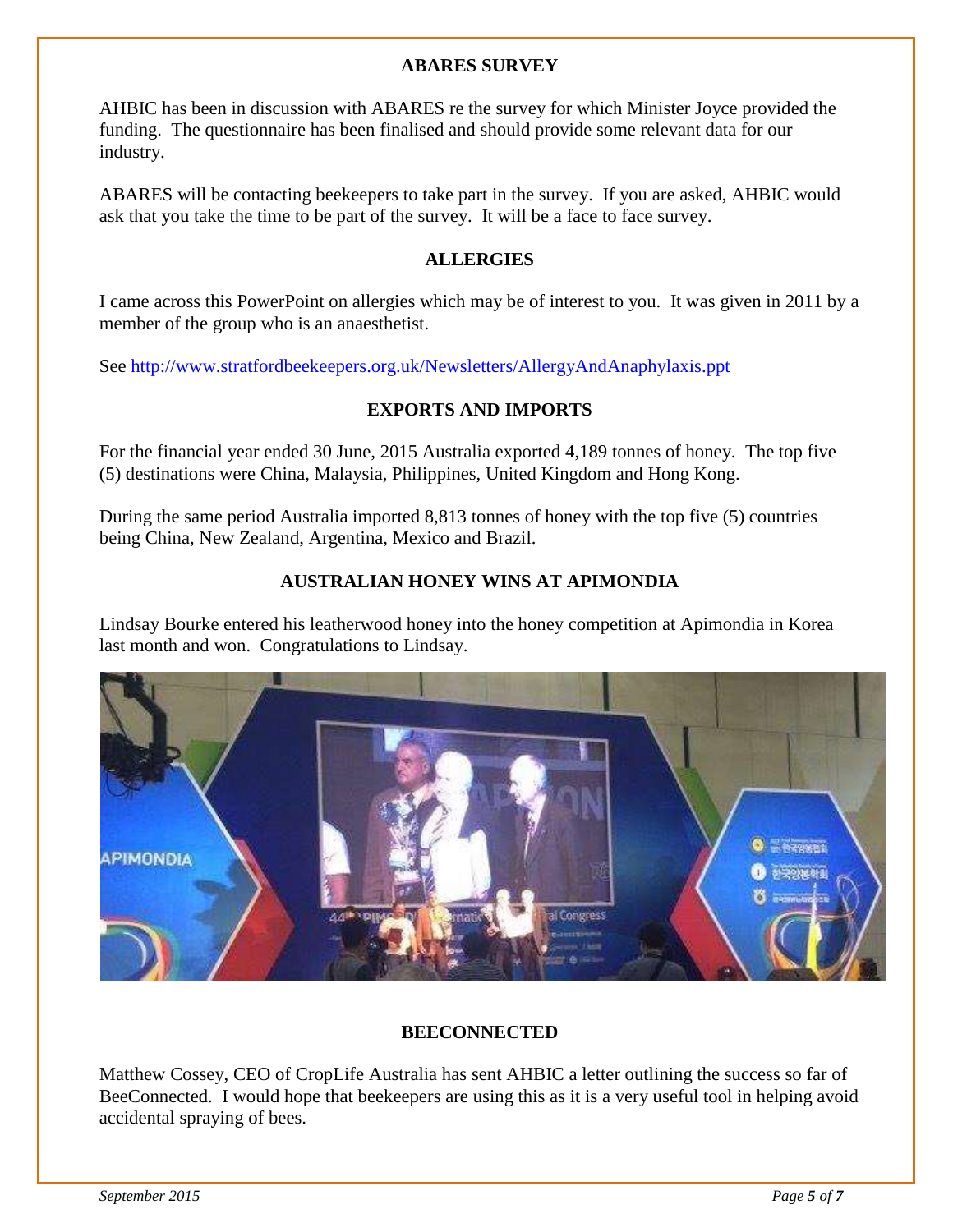It is great to see the award BeeConnected has received and the fact that it is now to be launched in three countries and five different languages. AHBIC is pleased to have been a part of this program but, as I have said, it is there to be used.

"BeeConnected was launched one year ago on the 25th of September to enable easy and private communication between farmers and beekeepers, helping them to protect bees. In the year since its launch, BeeConnected has seen significant user uptake, received positive reviews, won a prestigious international award, is being rolled out in three countries and, most importantly, is helping to keep Australia's honeybee colonies the healthiest in the world.

BeeConnected is an award-winning example of what the Australian plant science and agriculture industry, in partnership with the Honey Bee Industry, is doing to keep it this way.

Recently, BeeConnected, as part of CropLife Australia's Pollinator Protector Initiative, was awarded the Best Stewardship Programme at the prestigious international Agrow Awards in London. Receiving this award is recognition of the global leadership in industry stewardship by CropLife's members and the significant support of our official supporters.

Australian farmers, contractors and beekeepers are using the application to communicate and collaborate with other users to ensure best-practice pollinator protection. Users receive real-time information about nearby beekeeper presence or crop protection application activity and are able to instantly message other users to help keep Australia's honeybees healthy while also maintaining their privacy, all from their smartphone device or computer. Without the promotion and support of the Australian Honey Bee Industry Council, the success of BeeConnected would not be possible.

After the success of BeeConnected in Australia, CropLife Australia is launching BeeConnected in countries in three continents, in five different languages, for a number of our international sister organisations and industry alliances. BeeConnected will soon be connecting farmers and beekeepers globally, helping to protect the health of honeybees around the world."

#### **EL NINO AHEAD?**

#### **Weather Bureau issues Climate Outlook for September to November 2015**

The outlook for the next three months indicates:

A wetter-than-average spring is more likely in western and central Australia.

Warmer nights likely for most of Australia, with warmer days are likely along the east coast and far southwest Western Australia.

Climate influences include El Niño in the Pacific and record warm sea surface temperatures in the Indian Ocean.

Updated each month, Climate Outlooks provide a key service for many Australian sectors that need to look at the months and season ahead for their planning, such as the resources, agriculture and rural sectors, as well as emergency services.

Climate Outlooks indicate likely temperature and rainfall trends over monthly or seasonal timescales, and are driven by large-scale shifts in the climate such as El Niño or La Niña events. By contrast, weather forecasts are currently produced out to seven days, and are used in short-term planning.

For more information, or to watch or share the video visit [www.bom.gov.au/climate/ahead/](http://www.bom.gov.au/climate/ahead/)